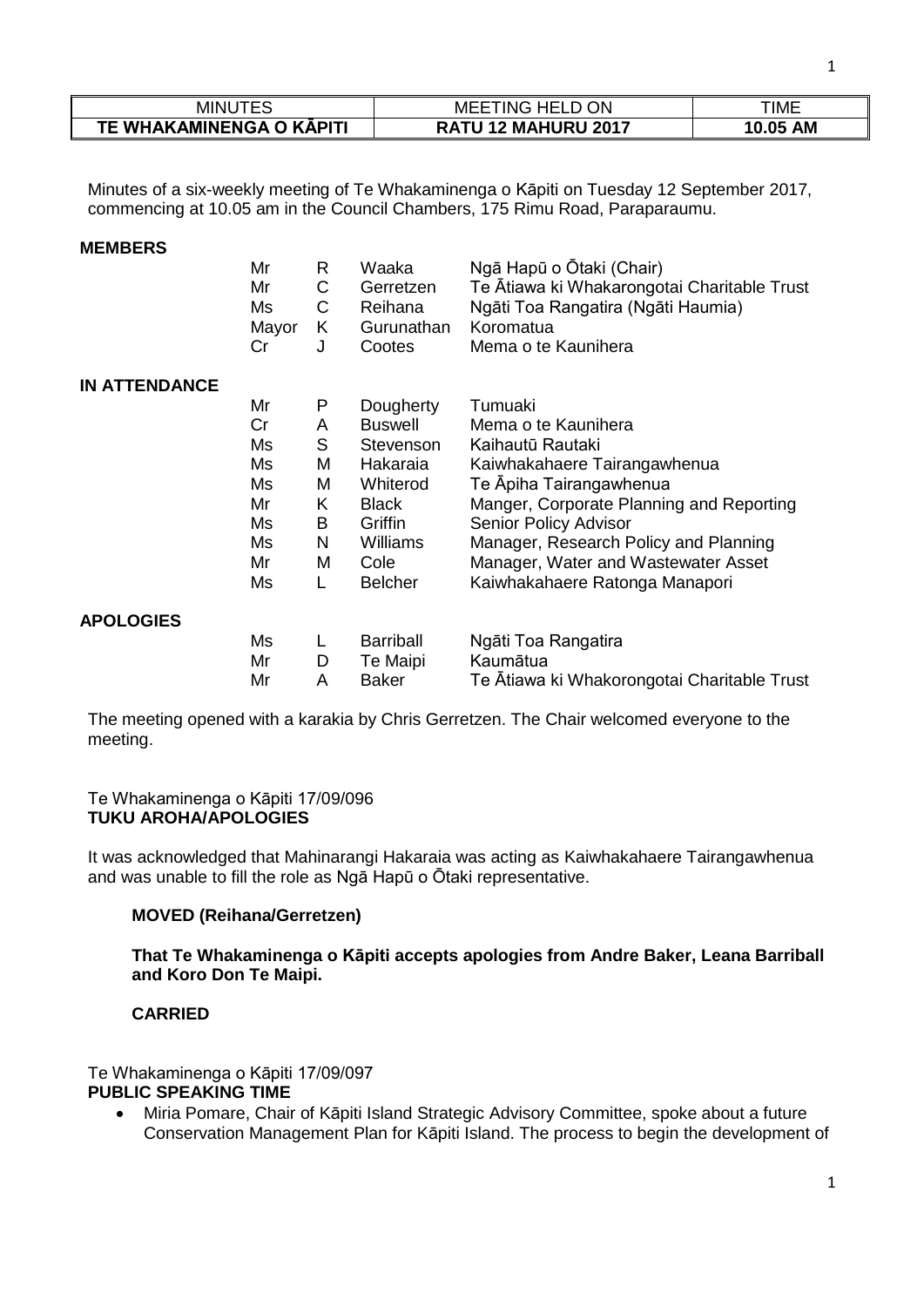| <b>MINUT</b>             | <b>ON</b><br>MEE<br>'ING HELD   | ГІМЕ               |
|--------------------------|---------------------------------|--------------------|
| TE WHAKAMINENGA O KĀPITI | / 12 MAHURU 2017<br><b>RATU</b> | <b>AM</b><br>10.05 |

the plan will start in earnest in 2018 and will involve talking with the community, Council, Iwi and significant stakeholders. Key Focus areas will be:

- o protecting the Flora and Fauna, and enhancing those species where possible
- o improving accessibility to parts of the island which have cultural and spiritual significance
- o an integrated approach to the management outcomes in terms of combining Mātauranga Māori and western science
- o increased participation of the Kaitiaki of the island.

#### Te Whakaminenga o Kāpiti 17/09/098 **ADDITIONAL AGENDA ITEMS**

There were no additional items.

# Te Whakaminenga o Kāpiti 17/09/099 **CONFIRMATION OF MINUTES – 1 AUGUST 2017**

## **MOVED (Cootes/Gerretzen)**

**That the minutes of the meeting of Te Whakaminenga o Kāpiti on 1 August 2017 are confirmed as a true and accurate record of that meeting.**

#### **CARRIED**

#### **Strategic Work Programme**

#### Te Whakaminenga o Kāpiti 17/09/100 **PRESENTATION : SERVICE DELIVERY REVIEWS**

Brandy Griffin delivered a presentation about Service Delivery Reviews and answered members questions. There was discussion about Coastal Management Activity. There was also discussion about rubbish and recycling collection and the solid waste review.

## Te Whakaminenga o Kāpiti 17/09/101 **UPDATE : LONG TERM PLAN – KEVIN BLACK**

Kevin Black delivered a presentation and provided an update on the development of the Long Term Plan. Mahinarangi Hakaraia sumarised the feedback that had been recieved so far from Iwi on the Long Term Plan and invited further engagement.

*Carol Reihana left the meeting at 11.07am and returned at 11.10 am.*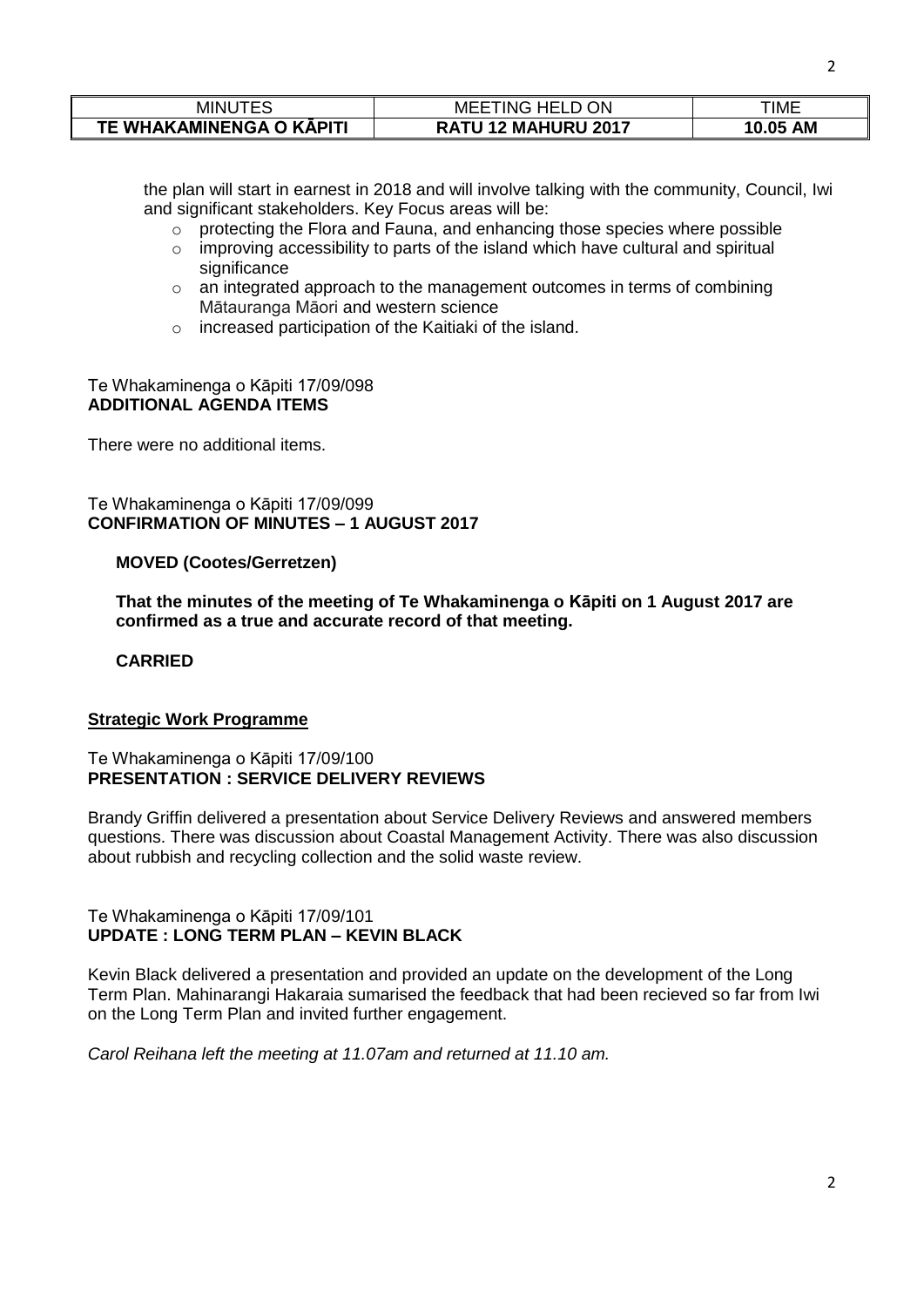| MINU<br>.                | ON<br>ING.<br>MEE<br><b>HFL</b> | TIME               |
|--------------------------|---------------------------------|--------------------|
| TE WHAKAMINENGA O KĀPITI | 12 MAHURU 2017<br><b>RATU</b>   | <b>AM</b><br>10.05 |

# Te Whakaminenga o Kāpiti 17/09/102 **FORMATION OF AN IWI MANAGEMENT PLAN WORKING GROUP (SP-17-308)**

Nicki Williams spoke to the report and answered members questions.

# **MOVED (Gerretzen/Reihana)**

**That the Iwi Management Plan Working Party is established with a representative from each of the three iwi in line with the draft Terms of Reference attached as Appendix 1 to Report SP-17-308.**

## **CARRIED**

It was noted that the Terms of Reference were in draft and may be amended.

Mahinarangi Baker was proposed as a representative by Te Ātiawa ki Whakarongotai Charitable Trust.

## Te Whakaminenga o Kāpiti 17/09/103 **COLLECTIVE BIOSOLIDS STRATEGY – LOWER NORTH ISLAND – IWI ENGAGEMENT (IS-17-297)**

Martyn Cole spoke to the report and answered members questions. It was noted that there was a date error on Appendix 1 of the report in relation to Phase 1 of the Iwi Engagement Plan.

# **MOVED (Waaka/Gerretzen)**

**That:**

- **Te Whakaminenga o Kāpiti approves the proposed engagement process to develop a Tāngata Whenua Framework for Biosolids Reuse through the Collective Biosolids Strategy Project.**
- **Te Whakaminenga o Kāpiti mandate a tri-Iwi working group to engage in the development of the Tāngata Whenua Framework for Biosolids Reuse Framework for Kāpiti.**
- **Te Whakaminenga o Kāpiti will confirm the appropriate representation from each Iwi for the tri-Iwi working group.**
- **Further consultation with Te Ātiawa ki Whakarongotai Charitable Trust is to be undertaken and feedback is to be provided at the next meeting of Te Whakaminenga o Kāpiti on 24 October 2017.**

### **CARRIED**

It was noted that consultation with Ngāti Toa Rangatira and Ngā Hapū o Ōtaki would also take place if requested.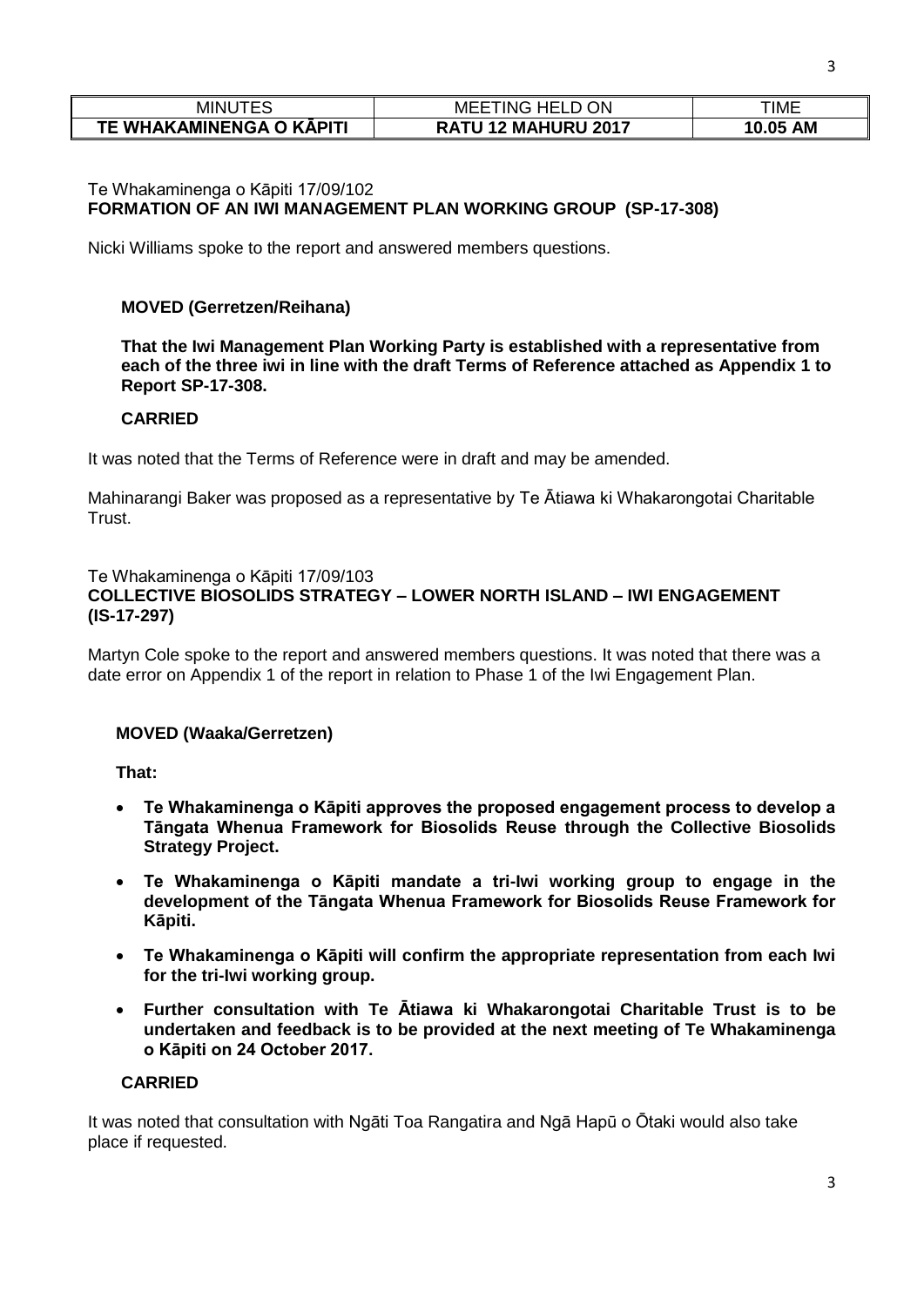| MINU                     | <b>MEETING HELD ON</b>     | ΓΙΜΕ     |
|--------------------------|----------------------------|----------|
| TE WHAKAMINENGA O KĀPITI | <b>RATU 12 MAHURU 2017</b> | 10.05 AM |

## **Updates / Other Matters**

Te Whakaminenga o Kāpiti 17/09/104 **MATTERS UNDER ACTION**

Members discussed the matters under action.

# Te Whakaminenga o Kāpiti 17/09/105 **IWI UPDATES**

#### Ngāti Toa Rangatira

• There were no updates.

#### Ngā Hapū o Ōtaki

• There were no updates.

### Te Ātiawa ki Whakarongotai Charitable Trust

• There were no updates.

## Te Whakaminenga o Kāpiti 17/09/106 **TREATY SETTLEMENTS – OVERVIEW FROM EACH IWI**

• There were no further updates.

## Te Whakaminenga o Kāpiti 17/09/107 **COUNCIL UPDATE**

Maia Whiterod spoke to a presentation on

Akina te Reo.

The Chief Executive provided an update including:

- Marine and Coastal Areas Act
- Tax Payers Union Rate Payers Report

## Te Whakaminenga o Kāpiti 17/09/108 **CORRESPONDENCE**

There was none.

Te Whakaminenga o Kāpiti 17/09/109 **OTHER BUSINESS**

There was none.